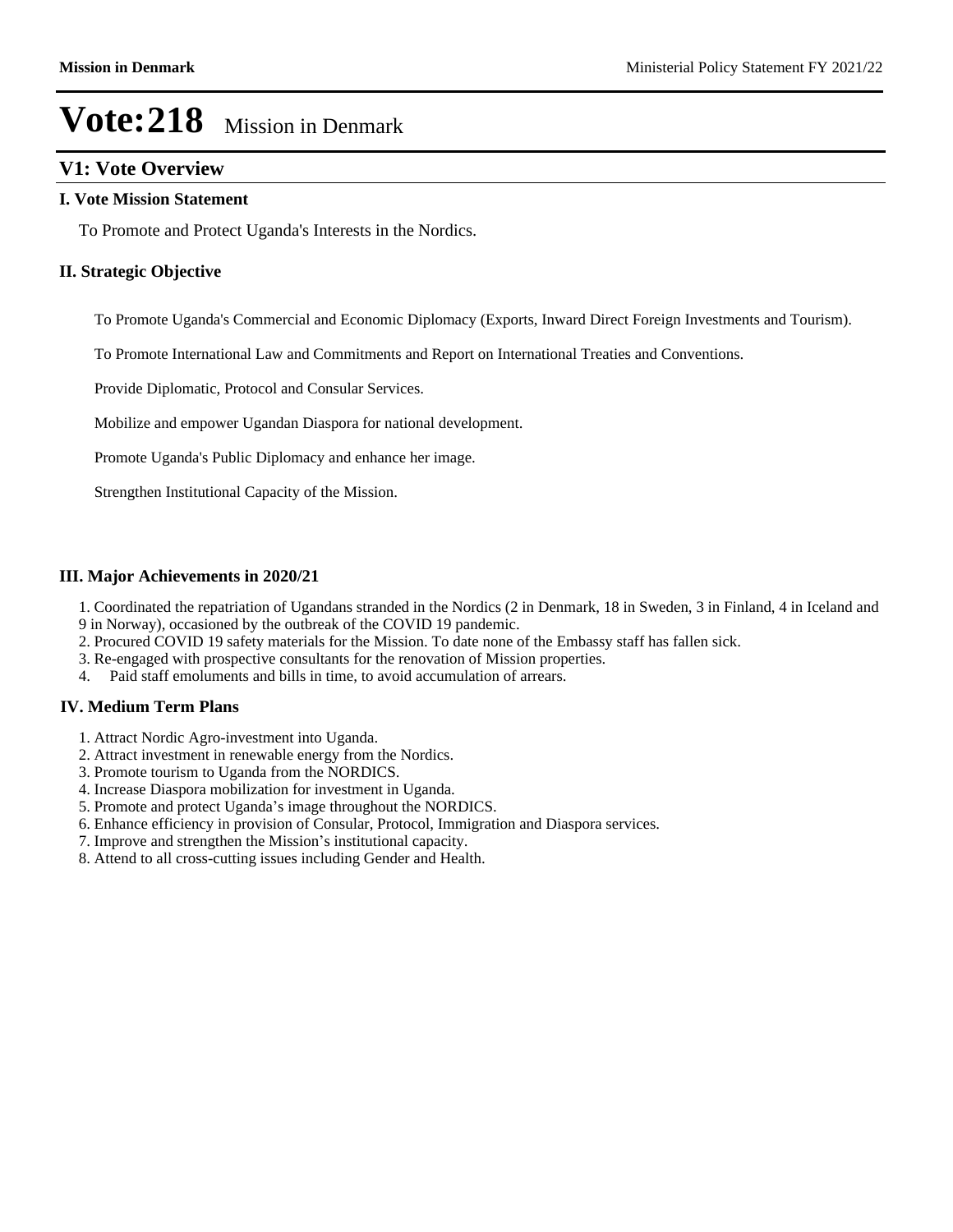## **V. Snapshot Of Medium Term Budget Allocations**

**Table 5.1: Overview of Vote Expenditures (UShs Billion)**

|                                                      | 2020/21                         |                    |               | <b>MTEF Budget Projections</b>            |         |         |         |         |         |
|------------------------------------------------------|---------------------------------|--------------------|---------------|-------------------------------------------|---------|---------|---------|---------|---------|
|                                                      |                                 | 2019/20<br>Outturn | <b>Budget</b> | <b>Approved Expenditure</b><br>by End Dec | 2021/22 | 2022/23 | 2023/24 | 2024/25 | 2025/26 |
| <b>Recurrent</b>                                     | Wage                            | 0.763              | 0.763         | 0.333                                     | 0.763   | 0.763   | 0.763   | 0.763   | 0.763   |
|                                                      | Non Wage                        | 4.437              | 5.622         | 1.359                                     | 5.622   | 5.622   | 5.622   | 5.622   | 5.622   |
| Devt.                                                | GoU                             | 0.467              | 0.150         | 0.040                                     | 0.000   | 0.150   | 0.150   | 0.150   | 0.150   |
|                                                      | Ext. Fin.                       | 0.000              | 0.000         | 0.000                                     | 0.000   | 0.000   | 0.000   | 0.000   | 0.000   |
|                                                      | <b>GoU</b> Total                | 5.667              | 6.535         | 1.731                                     | 6.385   | 6.535   | 6.535   | 6.535   | 6.535   |
|                                                      | <b>Total GoU+Ext Fin (MTEF)</b> | 5.667              | 6.535         | 1.731                                     | 6.385   | 6.535   | 6.535   | 6.535   | 6.535   |
|                                                      | <b>Arrears</b>                  | 0.000              | 0.000         | 0.000                                     | 0.000   | 0.000   | 0.000   | 0.000   | 0.000   |
|                                                      | <b>Total Budget</b>             | 5.667              | 6.535         | 1.731                                     | 6.385   | 6.535   | 6.535   | 6.535   | 6.535   |
|                                                      | <b>A.I.A Total</b>              | N/A                | N/A           | N/A                                       | N/A     | N/A     | N/A     | N/A     | N/A     |
|                                                      | <b>Grand Total</b>              | 5.667              | 6.535         | 1.731                                     | 6.385   | 6.535   | 6.535   | 6.535   | 6.535   |
| <b>Total Vote Budget</b><br><b>Excluding Arrears</b> |                                 | 5.667              | 6.535         | 1.731                                     | 6.385   | 6.535   | 6.535   | 6.535   | 6.535   |

### **Table 5.2: Budget Allocation by Programme (UShs Billion)**

|                                 | 2021/22 Draft Estimates |          |              |  |  |
|---------------------------------|-------------------------|----------|--------------|--|--|
| <b>Billion Uganda Shillings</b> | GoU                     | Ext. Fin | <b>Total</b> |  |  |
| Governance and Security         | 6.385                   | 0.000    | 6.385        |  |  |
| <b>Grand Total:</b>             | 6.385                   | 0.000    | 6.385        |  |  |
| <b>Total excluding Arrears</b>  | 6.385                   | 0.000    | 6.385        |  |  |

### **VI. Budget By Economic Clasification**

**Table V6.1 2020/21 and 2021/22 Budget Allocations by Item**

|                                       | 2020/21 Approved Budget |          |       | 2021/22 Draft Estimates |       |          |              |
|---------------------------------------|-------------------------|----------|-------|-------------------------|-------|----------|--------------|
| Billion Uganda Shillings              | GoU                     | Ext. Fin | AIA   | <b>Total</b>            | GoU   | Ext. Fin | <b>Total</b> |
| <b>Output Class: Outputs Provided</b> | 6.385                   | 0.000    | 0.000 | 6.385                   | 6.385 | 0.000    | 6.385        |
| 211 Wages and Salaries                | 2.564                   | 0.000    | 0.000 | 2.564                   | 2.772 | 0.000    | 2.772        |
| 212 Social Contributions              | 0.152                   | 0.000    | 0.000 | 0.152                   | 0.000 | 0.000    | 0.000        |
| 213 Other Employee Costs              | 0.193                   | 0.000    | 0.000 | 0.193                   | 0.218 | 0.000    | 0.218        |
| 221 General Expenses                  | 0.560                   | 0.000    | 0.000 | 0.560                   | 0.380 | 0.000    | 0.380        |
| 222 Communications                    | 0.076                   | 0.000    | 0.000 | 0.076                   | 0.086 | 0.000    | 0.086        |
| 223 Utility and Property Expenses     | 2.008                   | 0.000    | 0.000 | 2.008                   | 2.031 | 0.000    | 2.031        |
| 226 Insurances and Licenses           | 0.047                   | 0.000    | 0.000 | 0.047                   | 0.047 | 0.000    | 0.047        |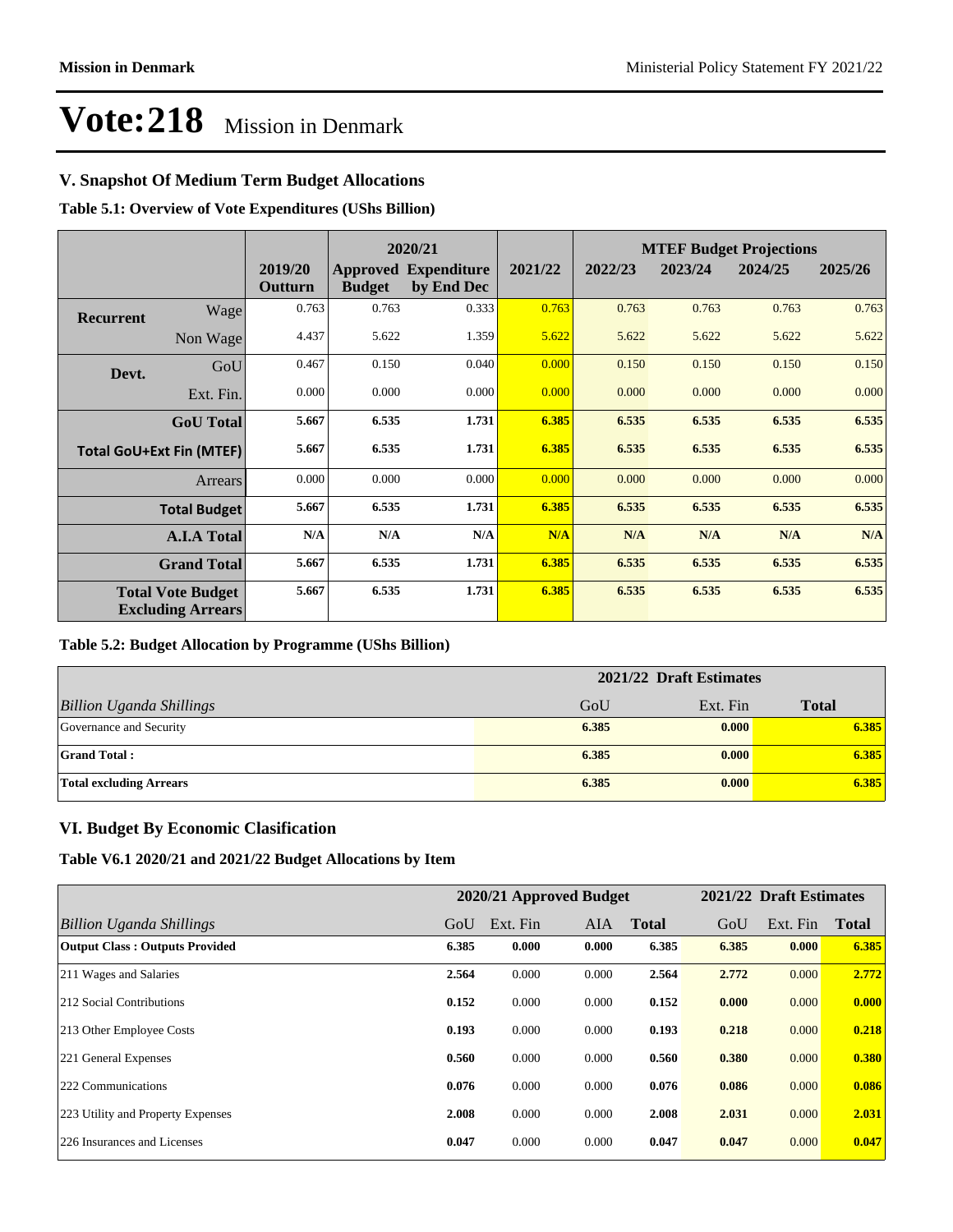| 227 Travel and Transport               | 0.653 | 0.000 | 0.000 | 0.653 | 0.700 | 0.000 | 0.700 |
|----------------------------------------|-------|-------|-------|-------|-------|-------|-------|
| 228 Maintenance                        | 0.131 | 0.000 | 0.000 | 0.131 | 0.151 | 0.000 | 0.151 |
| <b>Output Class: Capital Purchases</b> | 0.150 | 0.000 | 0.000 | 0.150 | 0.000 | 0.000 | 0.000 |
| 312 FIXED ASSETS                       | 0.150 | 0.000 | 0.000 | 0.150 | 0.000 | 0.000 | 0.000 |
| <b>Grand Total:</b>                    | 6.535 | 0.000 | 0.000 | 6.535 | 6.385 | 0.000 | 6.385 |
| Total excluding Arrears                | 6.535 | 0.000 | 0.000 | 6.535 | 6.385 | 0.000 | 6.385 |

## VII. Budget By Sub-Subprogramme, Department And Project

**Table V7.1: Past Expenditure Outturns and Medium Term Projections by Sub-SubProgramme,Department and Project**

| Billion Uganda shillings              |                                     | FY 2020/21                |                                   |                                             | <b>Medium Term Projections</b> |         |         |             |
|---------------------------------------|-------------------------------------|---------------------------|-----------------------------------|---------------------------------------------|--------------------------------|---------|---------|-------------|
|                                       | <b>FY 2019/20</b><br><b>Outturn</b> | Approved<br><b>Budget</b> | <b>Spent By</b><br><b>End Dec</b> | 2021-22<br><b>Proposed</b><br><b>Budget</b> | 2022-23                        | 2023-24 | 2024-25 | $2025 - 26$ |
| <b>52 Overseas Mission Services</b>   | 5.667                               | 6.535                     | 1.731                             | 6.385                                       | 6.535                          | 6.535   | 6.535   | 6.535       |
| 01 Headquarters Copenhagen            | 5.200                               | 6.385                     | .692                              | 6.385                                       | 6.385                          | 6.385   | 6.385   | 6.385       |
| 0974 Strengthening Mission in Denmark | 0.467                               | 0.150                     | 0.040                             | 0.000                                       | 0.000                          | 0.000   | 0.000   | 0.000       |
| <b>Total for the Vote</b>             | 5.667                               | 6.535                     | 1.731                             | 6.385                                       | 6.535                          | 6.535   | 6.535   | 6.535       |
| <b>Total Excluding Arrears</b>        | 5.667                               | 6.535                     | 1.731                             | 6.385                                       | 6.535                          | 6.535   | 6.535   | 6.535       |

## VIII. Sub-SubProgramme Performance and Medium Term Plans

## **Table V8.1: Sub-SubProgramme Outcome and Outcome Indicators**

|                                                  | <b>Sub-SubProgramme:</b> 52 Overseas Mission Services                                                                                                                                                                                               |                 |                  |               |            |            |
|--------------------------------------------------|-----------------------------------------------------------------------------------------------------------------------------------------------------------------------------------------------------------------------------------------------------|-----------------|------------------|---------------|------------|------------|
| <b>Objective</b> :                               | To promote cooperation frameworks between Uganda and the Nordic countries.<br>To promote trade, tourism and investment and attract technology transfer.<br>To provide consular services.<br>To strengthen the Mission through development programs. |                 |                  |               |            |            |
| <b>Responsible Officer:</b>                      | Karugaba Michael Abooki                                                                                                                                                                                                                             |                 |                  |               |            |            |
| Outcome:                                         | Enhanced national security development, the country's image abroad and wellbeing of Ugandans                                                                                                                                                        |                 |                  |               |            |            |
| 1. Improved regional and International Relations |                                                                                                                                                                                                                                                     |                 |                  |               |            |            |
|                                                  | <b>Performance Targets</b>                                                                                                                                                                                                                          |                 |                  |               |            |            |
|                                                  | <b>Outcome Indicators</b>                                                                                                                                                                                                                           |                 |                  | 2021/22       | 2022/23    | 2023/24    |
|                                                  |                                                                                                                                                                                                                                                     | <b>Baseline</b> | <b>Base</b> year | <b>Target</b> | Projection | Projection |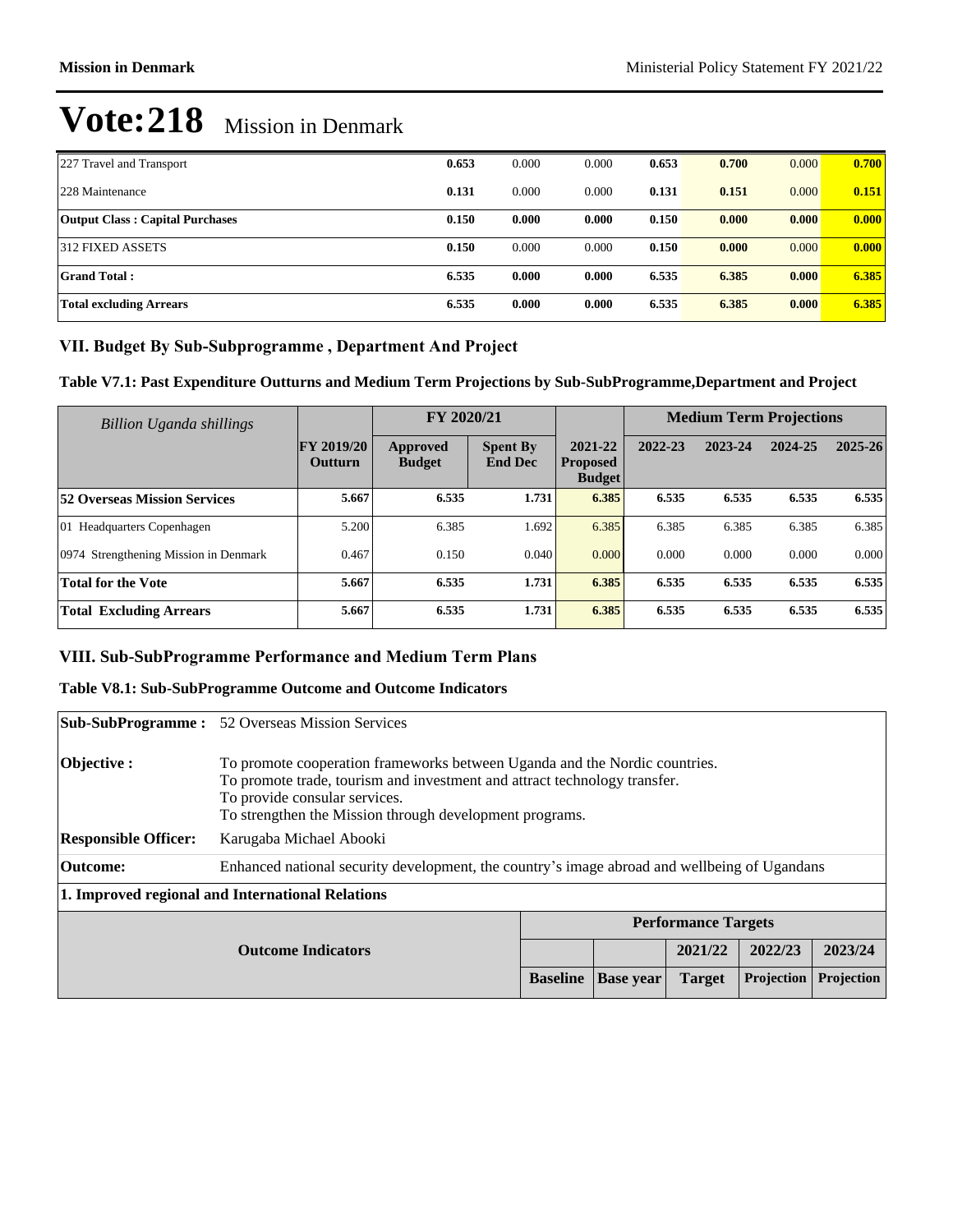| • Number of cooperation frameworks negotiated, and concluded             |      | 2021 | $\mathcal{D}$ | 2                       | $\overline{2}$ |
|--------------------------------------------------------------------------|------|------|---------------|-------------------------|----------------|
| • Percentage change of foreign exchange inflows                          | 5    | 2021 | 5%            | 5%                      | 5%             |
| • Rating of Uganda's image abroad                                        | Good | 2021 | Good          | Good                    | Good           |
| Department: 01 Headquarters Copenhagen                                   |      |      |               |                         |                |
| <b>Budget Output: 01 Cooperation frameworks</b>                          |      |      |               |                         |                |
| No. of Multilateral cooperation frameworks negotiated or signed          |      |      |               | 1                       |                |
| No. of Bilateral cooperation frameworks negotiated or signed.            |      |      |               | 1                       |                |
| <b>Budget Output: 02 Consulars services</b>                              |      |      |               |                         |                |
| No. of official visits facilitated                                       |      |      |               | $\overline{\mathbf{4}}$ | 4              |
| Number of Visas issued to foreigners travelling to Uganda                |      |      |               | 100                     | 100            |
| Budget Output: 04 Promotion of trade, tourism, education, and investment |      |      |               |                         |                |
| No. of foreign Tourism promotion engagements.                            |      |      | 4             | 6                       | 6              |
| No. of scholarships secured.                                             |      |      |               | 15                      | 15             |
| No. of export markets accessed.                                          |      |      |               | 4                       |                |

#### **IX. Major Capital Investments And Changes In Resource Allocation**

#### **Table 9.1: Major Capital Investment (Capital Purchases outputs over 0.5Billion)**

N/A

### **X. Vote Challenges and Plans To Improve Performance**

#### **Vote Challenges**

1. COVID-19 pandemic and associated restrictions.

#### **Plans to improve Vote Performance**

1. Mainstream COVID 19 into the Embassy work plans and priorities.

#### **XI Off Budget Support**

#### **Table 11.1 Off-Budget Support by Project**

N/A

## **XII. Vote Cross Cutting Policy And Other Budgetary Issues**

**Table 12.1: Cross- Cutting Policy Issues**

**Issue Type: HIV/AIDS**

**Objective :** Health and Safety of Staff